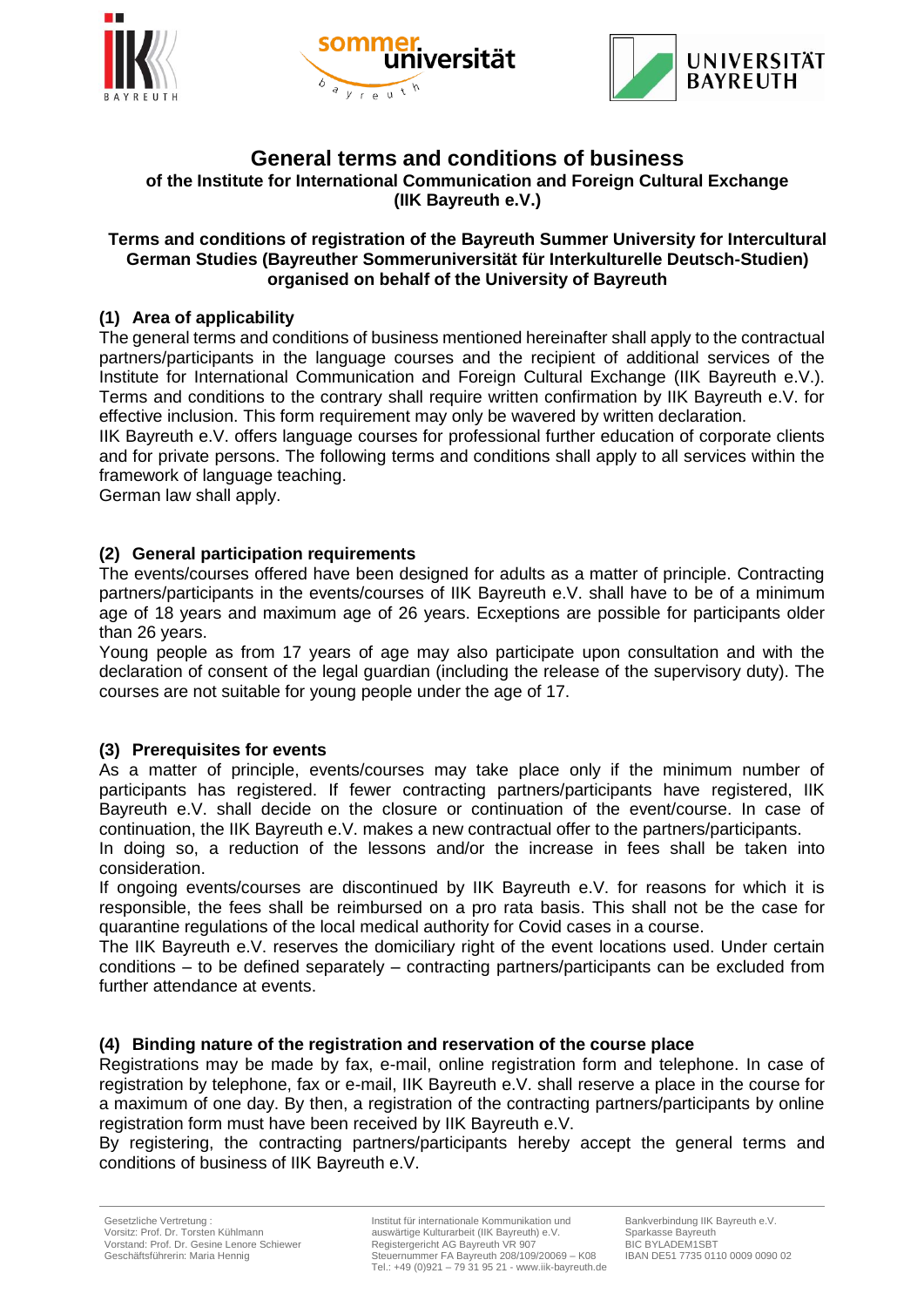Every written registration, as well as the dispatch of online course booking form, shall be binding and shall lead to an obligation to pay the fees of the services booked in full as soon as the registration has been confirmed in written form by IIK Bayreuth e.V., unless a written rescission/cancellation of the booked services is declared within the period of notice for rescission/cancellation.

A confirmation of the registration or an issue of a written confirmation of registration – if desired – shall be provided as soon as at least the registration fee is received by IIK Bayreuth e.V. or an original cost absorption declaration of a third party (such as funding or studentship promise, cost absorption declaration by the employer) is presented to IIK Bayreuth e.V.

The receipt of payment in the bank account of the organiser shall be decisive or the presentation of the acknowledged evidence of payment or the cost absorption declaration.

Only then shall the course place be firmly reserved and the contracting partner/participant be permitted access to the event/course.

Registration certificates which are used to apply for residency certificates must be returned to IIK Bayreuth e.V. in case of cancellation.

# **(5) Terms and conditions of payment**

The fees are indicated for the respective events/courses and lectures. With respect to the amount of the event/course fee, the applicable German-version price list at the point of registration shall be valid.

The registration fee of  $\epsilon$  100.00 must be paid within 4 weeks of registration (in case of registration after 18.05.2022, by 15.06.2022 at the latest). All other fees must be paid in full by 15.06.2022 at the latest.

If the payment has not been made in full, no entitlement to further reservation of a course by IIK Bayreuth e.V. shall exist unless other terms are mentioned for a special offer of services or deviations from this regulation have been agreed upon in writing.

Regardless of the above, the obligation to make payment by the contracting partner/participant shall continue to exist.

IIK Bayreuth e.V. shall be permitted to charge interest to the amount of at least five per-cent points above the respective base rate of interest. Moreover, a fixed processing fee of 5.00 Euros must be paid.

The fees for **all the services provided by the the Bayreuth Summer University for Intercultural German Studies** must be paid to the following account in EUROS:

Account holder: IIK Bayreuth - Sommeruniversität Sparkasse Bayreuth, BSC 773 501 10, account No. 38087938, BIC BYLADEM1SBT, IBAN DE68 7735 0110 0038 0879 38

The Contracting Partner/Participant shall pay the bank charges for deposits, transfers; etc. Payment by EC card or credit card is not possible.

# **(6) Additional fees**

For Contracting Partners/Participants who require a visa, additional charges will be incurred for sending a letter of invitation.

These costs amount to approx.  $\epsilon$  8.50 when sending it as a registered letter and approx.  $\epsilon$  87.00 for sending via express.

The letter will not be sent until receipt of payment of the mailing expenses and the registration fee in the account of IIK Bayreuth e. V.

# **(7) Materials**

The course fee shall include the costs of materials (copies etc.), but shall not include the costs of textbooks.

# **(8) Change of course / course graduation**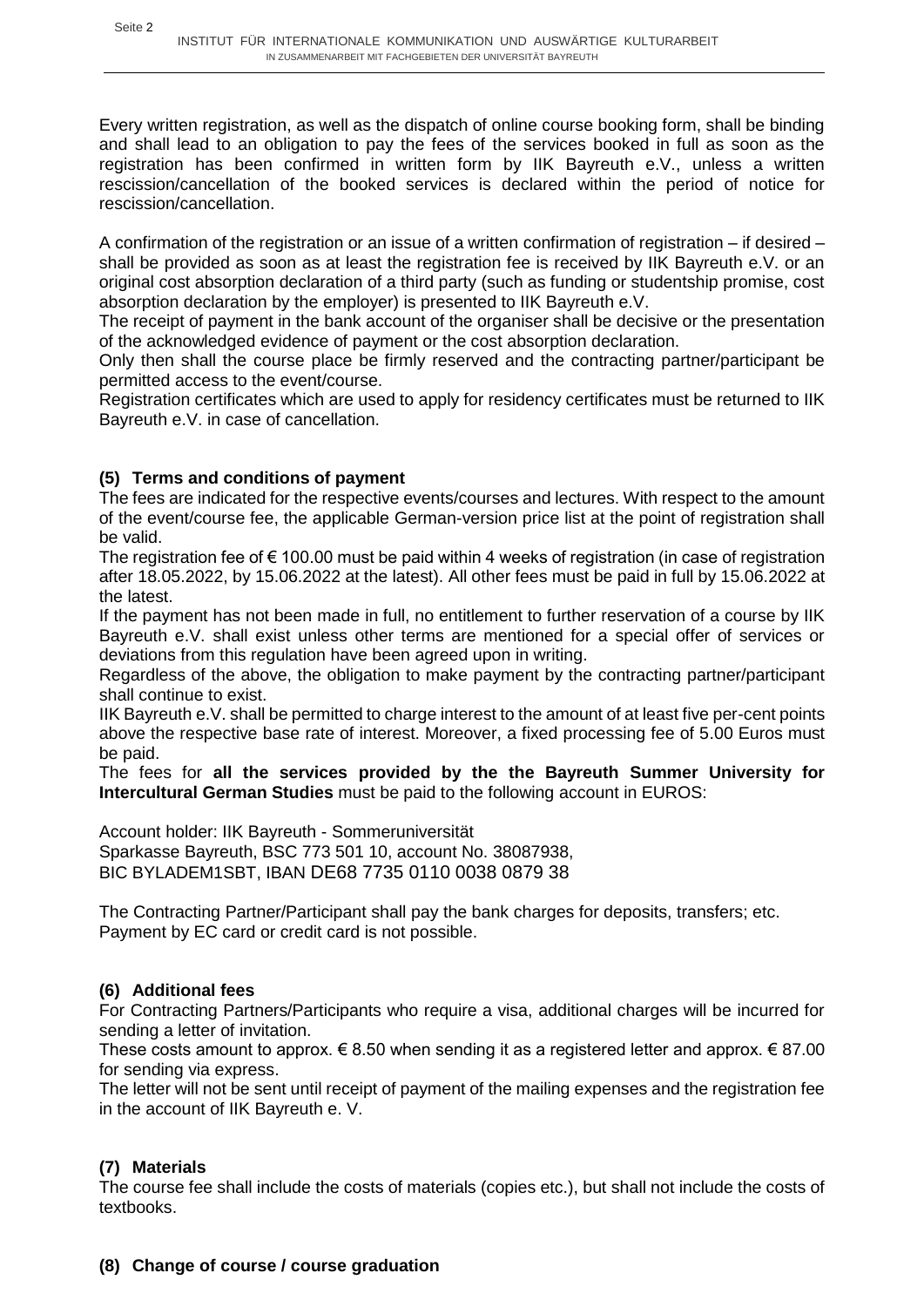Level grading shall be based on the aptitude test carried out by IIK Bayreuth e.V. On the basis of the classification, a decision will be taken concerning the admission to specialized courses. No claim to the setting of times of the course (morning or afternoon) shall exist. The course times shall be determined by the organiser, IIK Bayreuth e.V.

# **(9) Change of course management**

IIK Bayreuth e.V. shall reserve the right to assign another course manager than that which was announced for the events/courses for important reasons, as well as to change the location of the event. This shall not give rise to a cancellation entitlement, neither ordinary nor extraordinary. No right to instruction by a certain lecturer shall exist. A change of teacher shall not permit the contracting partner/participant to terminate or rescind the contract.

# **(10) Certificate of attendance**

In case of regular attendance at a course, IIK Bayreuth e.V. shall issue a certificate of attendance upon request. The contracting partners/participants are requested to contact the course management in due time. The certificate of attendance can be issued only within one year after the end of the course. Processing fees to the amount of 5.00 Euros shall be charged for certificates of attendance, which are applied for after the end of the course.

# **(11) Cancellation, rescission and termination by IIK Bayreuth e.V.**

IIK Bayreuth e.V. can cancel booked courses should the minimum number of participants not be attained at the beginning of the course, or in case of force majeure or other objectively justified reasons. In such a case, IIK Bayreuth e.V. shall -if possible- submit suitable replacement offers. In case of a course cancellation, the contracting partners/participants shall receive the full sum paid back upon request, without deduction of processing or bank fees.

No course fee shall be charged and/or fees already paid shall be reimbursed. The contracting partner/participant shall not be entitled to any further claims. In particular in such cases, no claim to reimbursement of reservation costs for tickets and similar shall be accrued. Therefore, IIK Bayreuth e.V. strongly advises the conclusion of a cancellation insurance policy by the contracting partner/participant of the summer university.

#### **(12) Prevention of the contractual partner/participant**

If, after the beginning of the course, a contracting partner/participant cannot attend the course in full or in part for reasons within his/her person (such as illness, residency permit hindrances or personal obligations), he/she shall have no claim to reimbursement of the course fees or participation in a course at a later time.

#### **(13) Obligations of the participants**

The contractual partners/participants shall be obliged to observe the house rules applicable at IIK Bayreuth e.V., in particular to not disturb the lessons as well as to handle devices and equipment of IIK Bayreuth e.V. with care.

IIK Bayreuth e.V. shall reserve the right to claim damages due to violation of the obligations stated in Sentence (1).

IIK Bayreuth e.V. shall reserve the right to exclude contracting partners/participants, who intentionally or gross negligently violate the obligations in Sentence (1) from participation in courses.

#### **(14) Liability and insurance**

Contractual partners/participants shall attend courses at their own risk. IIK Bayreuth e.V. shall assume no liability for accidents during courses or on the way to and from the classrooms and/or damage or loss of property of the contracting partner/participant unless IIK Bayreuth e.V. has caused the personal injury by negligent breach of duty, or the damage to or loss of property is caused by intentional or grossly negligent breach of duty. The liability of IIK Bayreuth e.V. for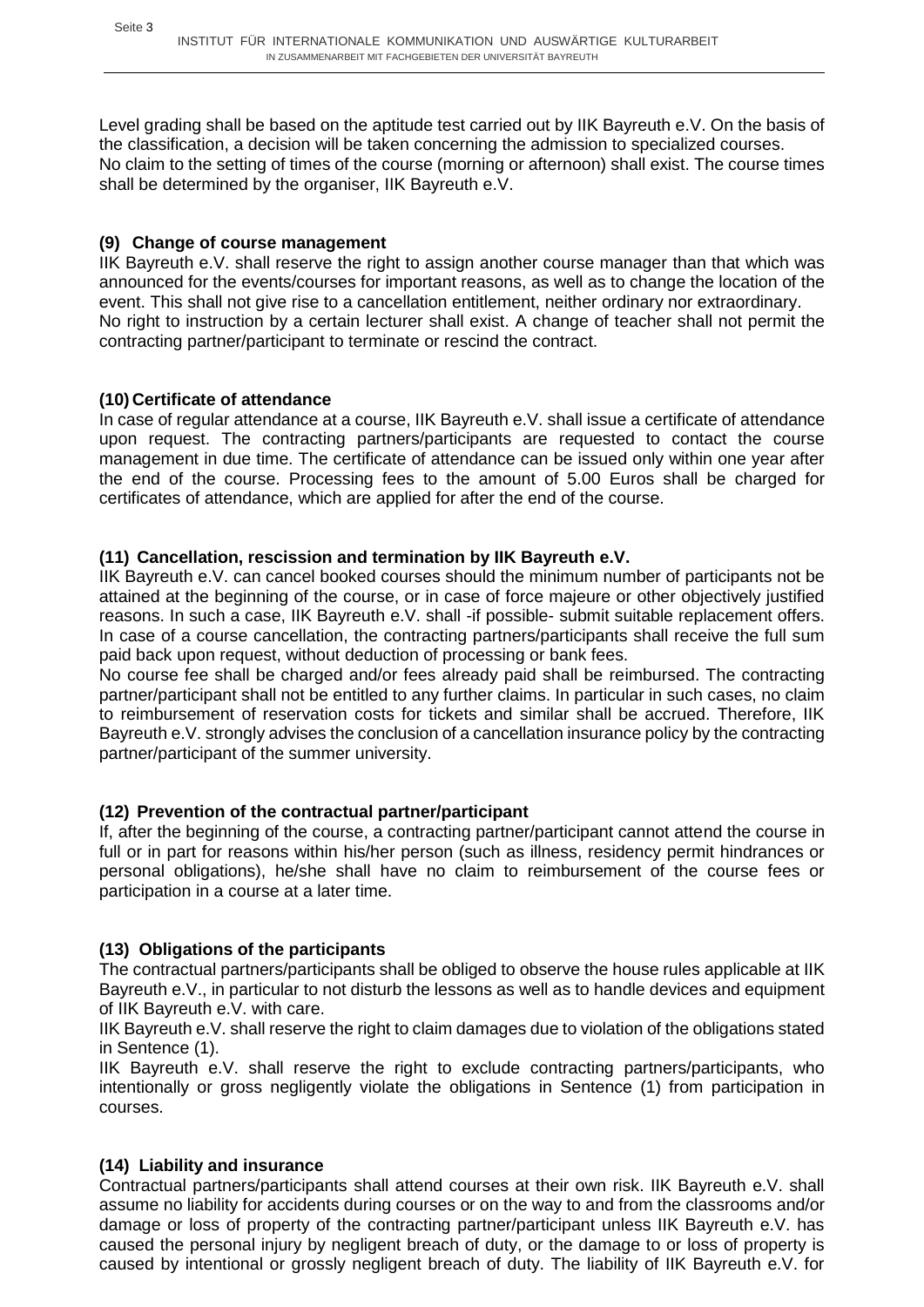damage of any kind, provided it is not a loss connected to injury to life, body or health, shall, irrespective of legal reason, be limited to the case in which intent and gross negligence can be attributed to IIK Bayreuth e.V.

The course fee shall not include insurance cover. There is no insurance against illness, accident and damage to or loss of property brought on to the premises. The contracting partners/participants shall be personally responsible for the conclusion of a health, accident and liability insurance policy, unless corresponding services have been agreed separately.

Valid health insurance is obligatory for participation. The Bayreuth Summer University will not pay any costs in case of illness or loss events. A combinated health and liability insurance can be taken out within the framework of the registration for € 39.70 per month.

The Contracting Partner/Participant shall incur liability regarding all damages caused by him or her, in particular for damages to arranged accommodation. It is highly recommended to take out liability insurance for  $\epsilon$  12.40 per month.

The IIK Bayreuth e.V. also highly recommends taking out travel cancellation insurance.

# **(15) Legal right of revocation in keeping with the German Civil Code (BGB)**

Revocation instructions for consumers when registering by Internet or by mail/fax/email:

# **Right of revocation:**

You can revoke your contract registration within fourteen days without the giving of reasons by means of clear declaration (such as by letter, e-mail, fax or by telephone). The period shall commence after receipt of this information in text form, but not prior to conclusion of contract. To safeguard the right of revocation, the punctual submission of your declaration is sufficient, i.e. by forwarding the revocation. The revocation should be addressed to:

Institut für Internationale Kommunikation und Auswärtige Kulturarbeit IIK Bayreuth e.V. Rosestraße 20, D-95448 Bayreuth, Germany Telephone: +49 (921) 79 31 95 21, E-Mail: info@iik-bayreuth.de

#### **Consequence of revocation:**

If you revoke this contract, IIK Bayreuth e.V. shall be obliged to return all payments received from you immediately, at the latest fourteen days from the date on which the information concerning the revocation of this contract was received by IIK Bayreuth e.V. For the repayment, IIK Bayreuth e.V. will use the same means of payment which you used, unless an arrangement to the contrary has been explicitly agreed. In such a case, you will not be charged any fees for this repayment.

Special information:

Your right of cancellation shall terminate prematurely, if the contract is fully fulfilled by both parties in accordance with your explicit request before you have exercised the right of revocation.

If you have requested that the service shall commence during the period of revocation, you shall be obliged to pay IIK Bayreuth e.V. a suitable amount which corresponds to the share of the services rendered up to this point in time by IIK Bayreuth e.V. compared to the entire scope of the services provided in the contract. The period for the return of the course documents and/or the compensation due shall commence on the submission of your declaration of revocation.

# **End of the information about rights of revocation**